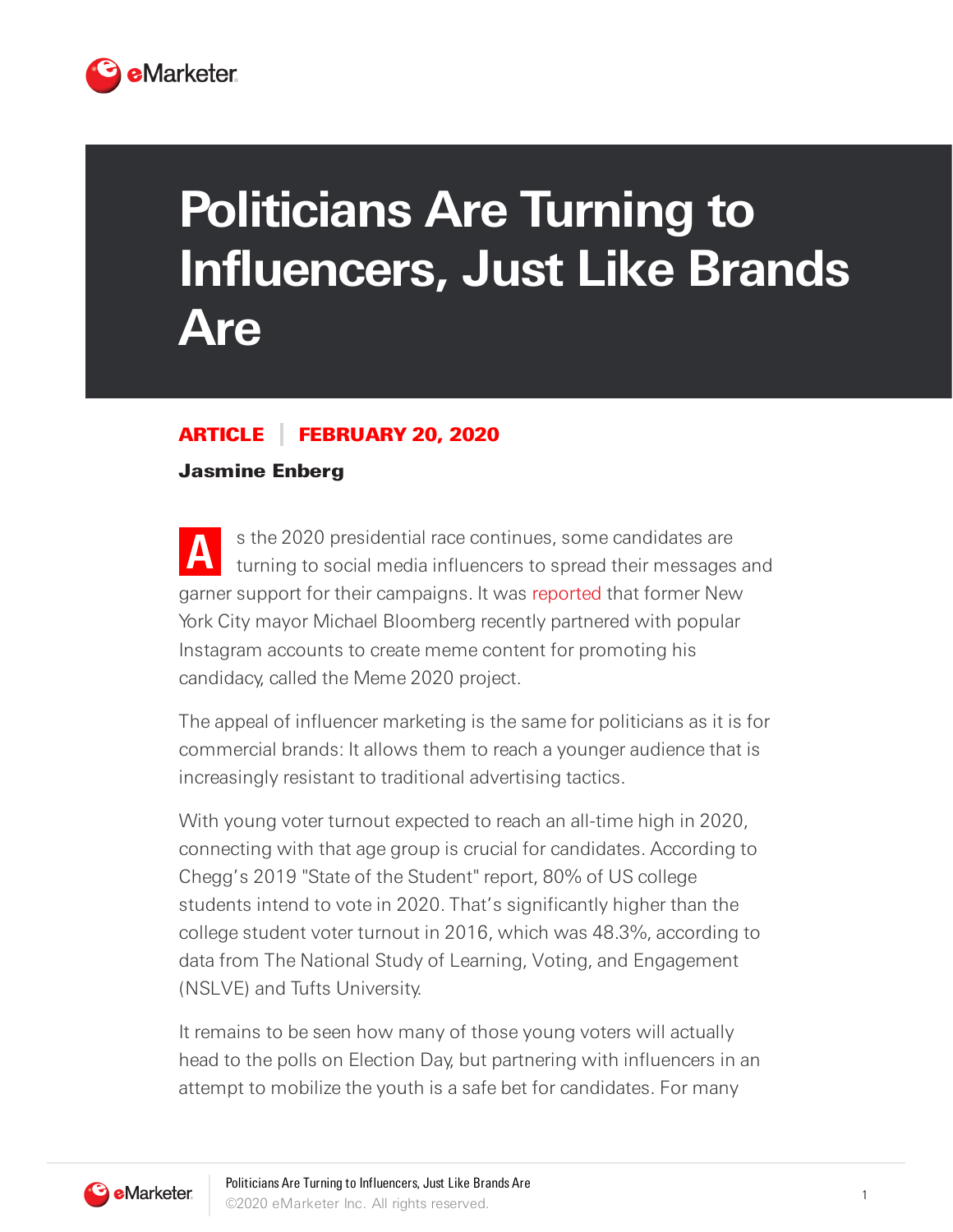young adults, influencers are an important part of their digital lives. They are more likely than other age groups to consider influencers trustworthy and take action based on their recommendations.

According to an August 2019 GlobalWebIndex survey, 22% of Gen Z and 20% of millennial internet users in the US and UK had made a purchase inspired by an influencer or celebrity post on social media in the previous month.



But influencers also offer political candidates an additional bonus, as they can help campaigns sidestep some of the new political advertising rules. Twitter, for instance, still allows unpaid political influencer marketing on its platform, and Google has said that it has no further requirements for political influencer marketing than other forms of brand-influencer partnerships. Creators simply have to check a box if their videos include paid product placements or endorsements.

The Bloomberg campaign's meme strategy includes creating posts that look like images of fake direct messages from the candidate's Instagram account and are clearly labeled as being sponsored.

"We're trying to be innovative with how we're translating the campaign message on social, trying to do it how the internet actually works," a Bloomberg campaign aide told The New York [Times.](https://www.nytimes.com/2020/02/13/style/michael-bloomberg-memes-jerry-media.html) "Tweeting from @mikebloomberg is a very 2008 strategy."

But whether Bloomberg's tactics will resonate with voters is still up for debate. In a February 2020 CivicScience survey, just 14% of US adult